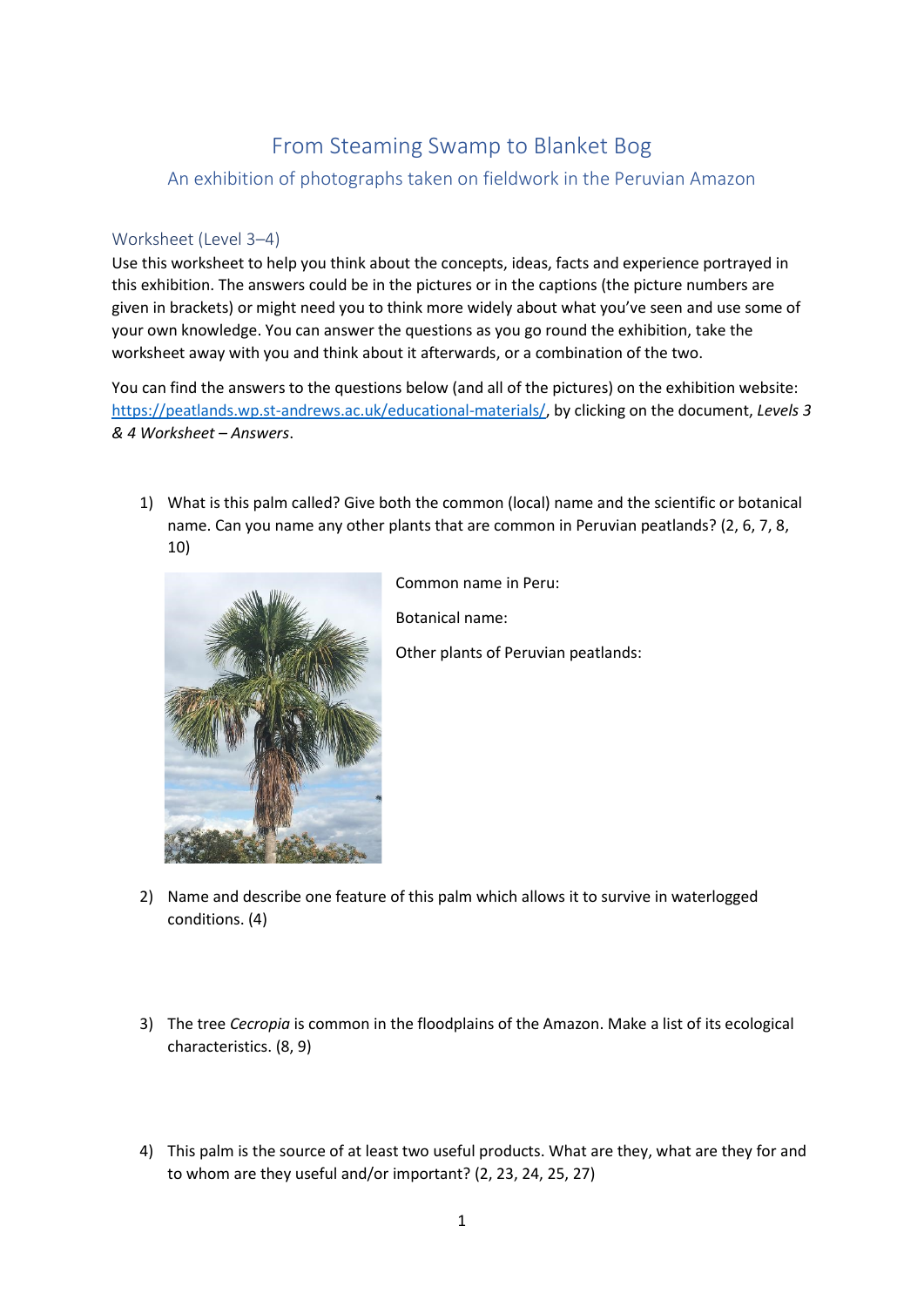- 5) What is peat and how does it form? (1, 33)
- 6) Have you ever been to a peat bog? If so, describe what it was like. If not, use the information in the exhibition to imagine what it might be like. (e.g. 12)
- 7) Where in the world are you most likely to find peatlands? (1, 33)
- 8) What are the main human activities that threaten Peruvian peatlands and their vegetation?
- 9) What is it about peatlands that makes them important for mitigating climate change? (33)
- 10) Can you think of any other reasons why peatlands are important?
- 11) How many species are there in typical palm swamp vegetation? (3) Is this a lot, i.e. is biodiversity high compared to Scottish peatlands? (33)
- 12) What are ecologists hoping to find out by measuring the trees in the peatland regularly (about every five years or so)? (3)
- 13) What else, beside trees, is being monitored in the peatlands and why? (21)
- 14) Why are animals more difficult to survey than plants? (11)